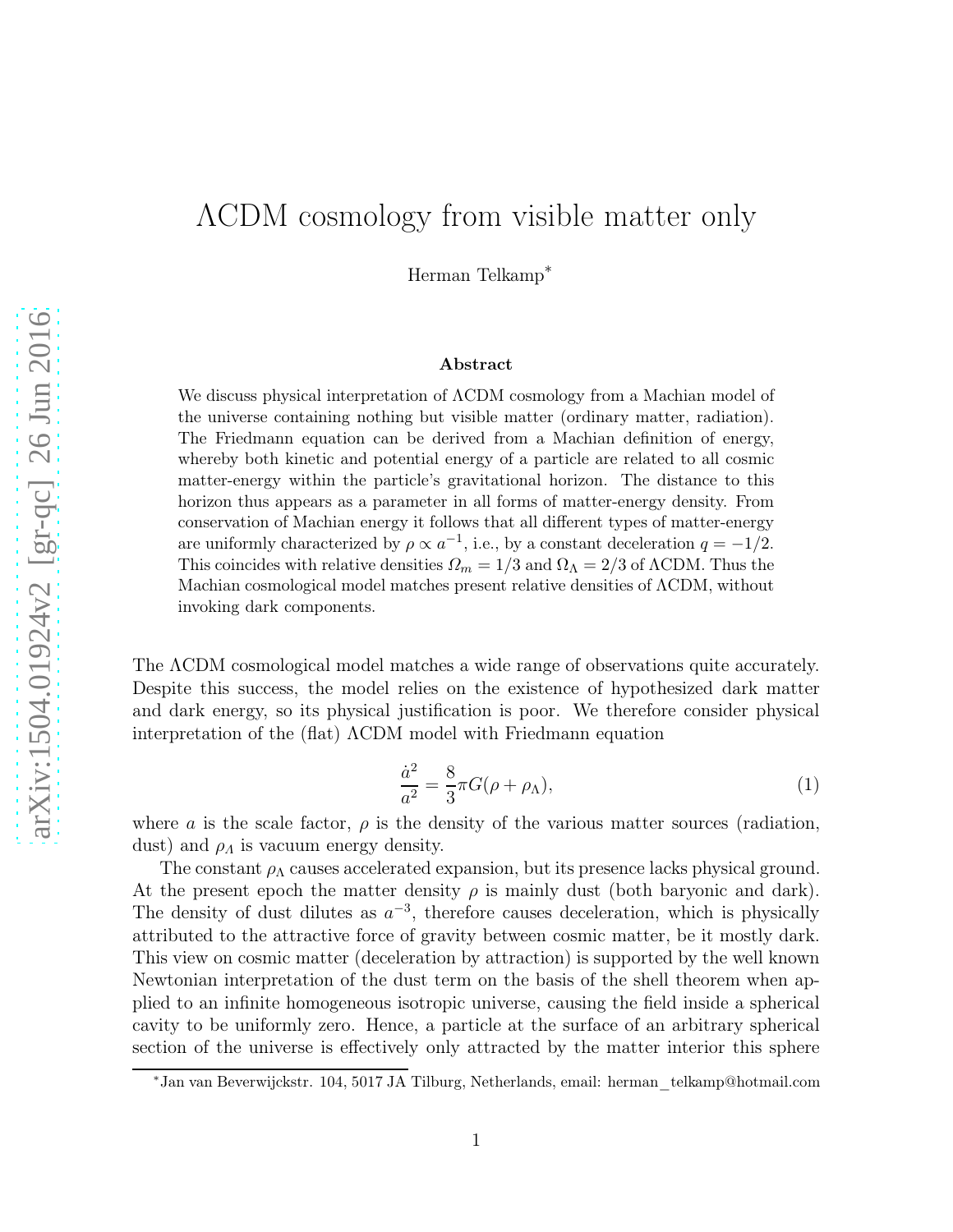and so is attracted to the center of the sphere. Since this applies to arbitrary spherical sections, cosmic matter pulls together by the force of gravity, according Newton.

Though perhaps intuitive (matter attracts other matter), the Newtonian view rests on the dubious assumption of instantaneous "action at a distance" in an infinite universe. Instead, we consider propagation of gravity at the speed of light in a universe of finite age, thus assume a propagating gravitational horizon. However, in the presence of a horizon, application of the shell theorem fails, therefore the Newtonian derivation collapses (cf. [\[7\]](#page-6-0)). But actually, this is what one would expect, since due to symmetry the gravitational field in the perfectly homogeneous isotropic universe is zero everywhere, which makes the concept of deceleration by gravitational attraction questionable. The same argument applies to a "repulsive force" induced by dark energy.

Zero field points at constancy of the kinetic energy of recession; no energy is being exchanged. Within Newtonian context mass inertia is invariant, so constant kinetic energy implies constant recession velocities, i.e. a coasting universe, as pointed out earlier by Layzer [\[6\]](#page-6-1). This obviously can not explain the ΛCDM model.

In a Machian context however mass inertia is a relational property which depends on the "distribution of matter", and so is likely to evolve in an expanding universe. In the approach taken by Schrödinger [\[4\]](#page-5-0), Machian kinetic energy is a relational and mutual property between any pair of point particles  $(m_i, m_j)$  and is defined

$$
T_{ij} \equiv \frac{1}{2} \mu_{ij} \dot{r}_{ij}^2 \,, \tag{2}
$$

where  $r_{ij}$  denotes the proper radial distance (separation) of the particles. Crucial here is that from a relational point of view only radial motion is meaningful in the physical relationship of the two point particles. This ontological notion is due to Bishop Berkeley [\[3,](#page-5-1) [7\]](#page-6-0). Machian inertia  $\mu_{ij}$  is also a relational and mutual property between any two particles and is defined

<span id="page-1-0"></span>
$$
\mu_{ij} \equiv m_i \frac{\varphi_j(r_{ij})}{\varphi_{eff}} = m_j \frac{\varphi_i(r_{ij})}{\varphi_{eff}} = \frac{-Gm_i m_j}{\varphi_{eff} r_{ij}}, \qquad (3)
$$

where the effective potential serves as a normalization parameter which preserves consistency with Newtonian inertia [\[7\]](#page-6-0). Since only the radial component of motion contributes to the kinetic energy between the two particles, the two perpendicular components of motion do not contribute. This implies that in any peculiar motion of a particle  $m$  relative to the cosmic sphere effectively only a fraction  $\frac{1}{3}$  of the cosmic potential contributes to the inertia of the particle relative to the universe. Hence,

$$
\varphi_{eff} = \frac{1}{3}\varphi,\tag{4}
$$

as explained in more detail in [\[7\]](#page-6-0).

Just by geometrical argument, the density of dust particles dilutes as  $a^{-3}$ . This, however, only regards the number of particles, but from a Machian perspective this is not necessarily true for the *energy* density of the dust; Eq.[\(3\)](#page-1-0) expresses that mass inertia is a mutual property between particles and is proportional to their mutual potential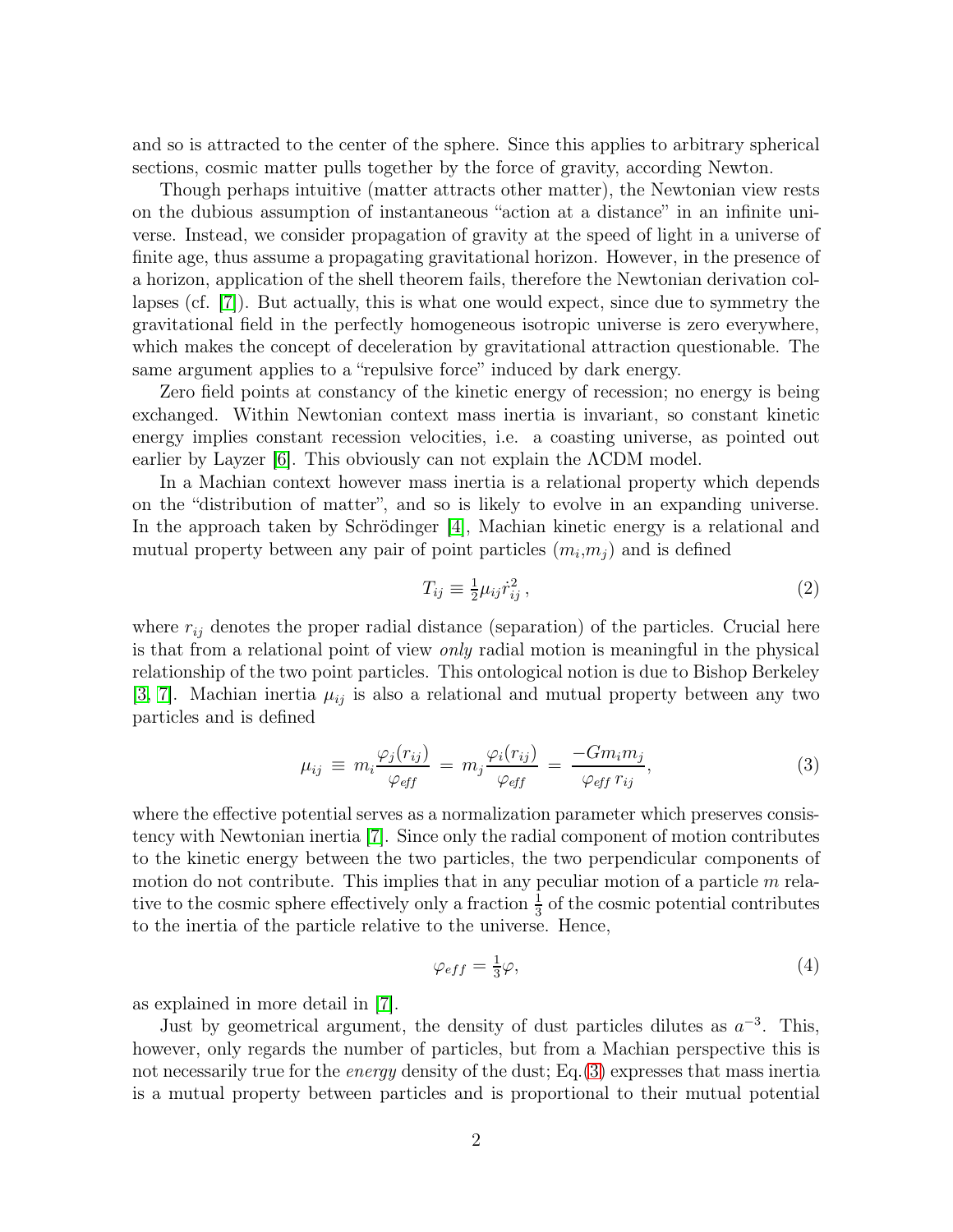energy. This means inertial mass does not exist without the other particle. This is the radical difference with Newton's and Einstein's theory. It is a very strong notion, in light of which it appears conceivable that the energy density of dust dilutes at a rate different from  $a^{-3}$ . This applies equally to other forms of matter, as we will argue.

According [\[7\]](#page-6-0), the Friedmann equation can be derived from the Machian energy between a (unit) test mass  $m$  and all the receding cosmic matter within the gravitational horizon. Machian kinetic energy between  $m$  and all the cosmic matter within the horizon is  $|7|$ 

$$
T = \frac{3}{4}\chi_g^2 \dot{a}^2,\tag{5}
$$

where  $\chi_g$  is the comoving distance to the horizon (the symbol m is omitted for simplicity). The potential energy of  $m$  due to the cosmic masses within the horizon is according the Newtonian definition, i.e.,

$$
V = \varphi = -2\pi G \rho a^2 \chi_g^2. \tag{6}
$$

In a strict Newtonian sense the matter density regards ordinary matter only, but here we assume the density parameter  $\rho$  includes all different types of matter. The Machian energy equation is thus

<span id="page-2-0"></span>
$$
T + V = \frac{3}{4}\chi_g^2 \dot{a}^2 - 2\pi G \rho a^2 \chi_g^2 = E = const.,\tag{7}
$$

where we assume total energy  $E$  is a conserved quantity. Similar to the usual treatment of vacuum energy, we include total energy in the extended density parameter, i.e.  $\rho_e =$  $\rho + \rho_E$ , where

<span id="page-2-1"></span>
$$
\rho_E = E/2\pi G a^2 \chi_g^2 \tag{8}
$$

is the density of total energy. Associated with this density is the potential

$$
\varphi_E = -2\pi G \rho_E a^2 \chi_g^2. \tag{9}
$$

Then the "extended" potential becomes

<span id="page-2-2"></span>
$$
\varphi_e = \varphi + \varphi_E = -2\pi G(\rho + \rho_E)a^2 \chi_g^2.
$$
\n(10)

The Machian energy equation [\(7\)](#page-2-0) can be rewritten

<span id="page-2-3"></span>
$$
\frac{3}{4}\chi_g^2 \dot{a}^2 = 2\pi G(\rho + \rho_E) a^2 \chi_g^2, \tag{11}
$$

which is in fact the Friedmann equation

$$
\frac{\dot{a}^2}{a^2} = \frac{8}{3}\pi G(\rho + \rho_E). \tag{12}
$$

The intriguing aspect of Eq.[\(8\)](#page-2-1) is that the identity of total energy density depends on the evolution of the horizon  $\chi_g$ . For instance, if  $\chi_g = const$ . then according Eq.[\(8\)](#page-2-1)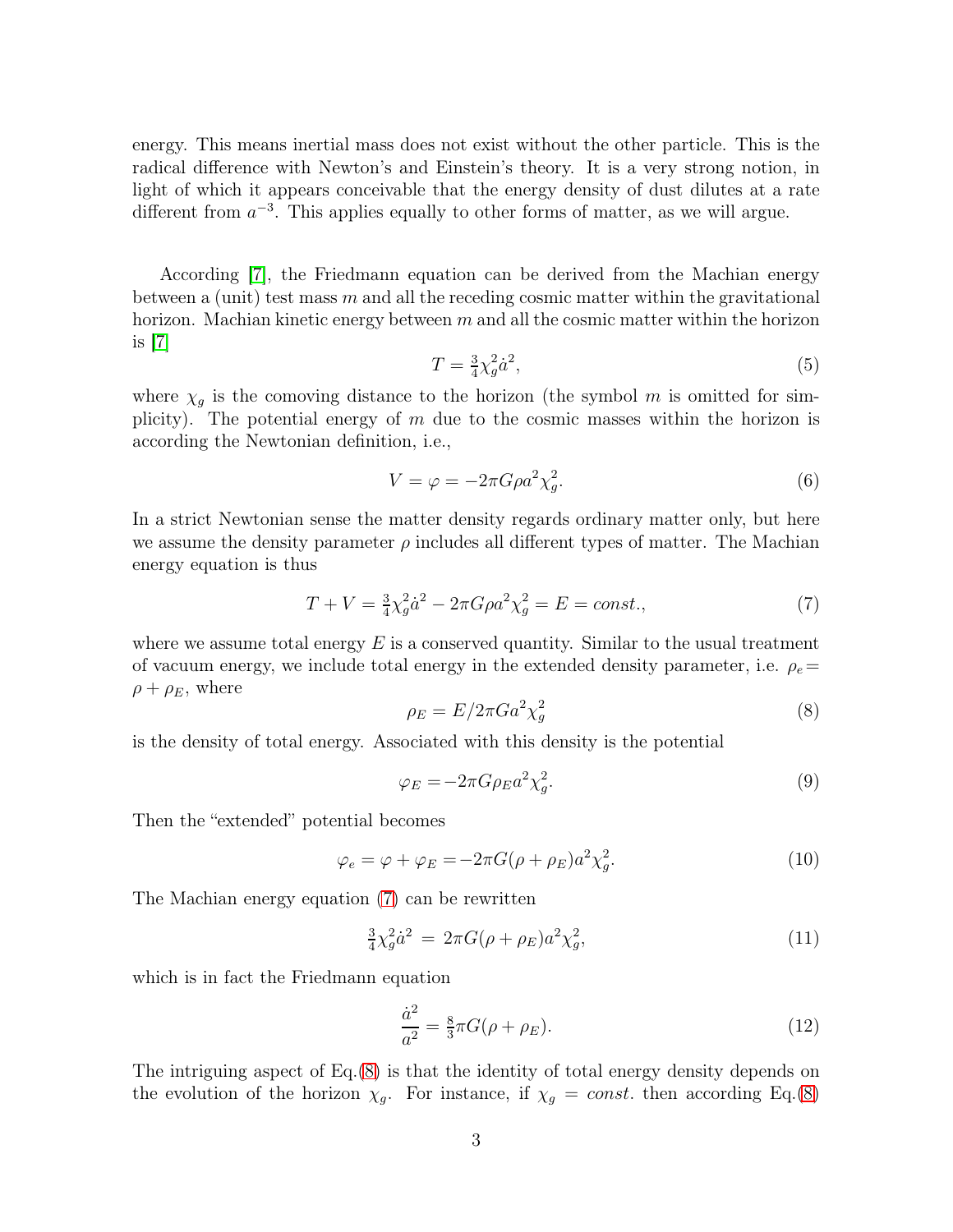we have  $\rho_E \propto a^{-2}$ , representing curvature energy, like in the Newtonian case. In a de Sitter universe, however, the proper distance to the event horizon is constant, i.e.,  $R_g \equiv a\chi_g = const.$ , therefore  $\chi_g \propto a^{-1}$ , which implies  $\rho_E = const.$ ; total energy density acts as constant vacuum energy density  $\rho_{\Lambda}$ , i.e., as a cosmological constant. Hence, to determine the actual identity of  $\rho_E$  we must identify  $\chi_q(a)$ .

In contrast with the Newtonian definition of the potential, Sciama [\[1\]](#page-5-2) derived, by a gravitational analog of Maxwell's theory, a universally constant value of the cosmic potential equal to

$$
\varphi_u = -c^2. \tag{13}
$$

It is therefore interesting to see how Sciama's constant potential fits in, since constancy of the cosmic potential appears to be a fundamental property of spacetime, just like the universal constancy of the speed of light. The obvious question is thus how  $\varphi_u$  relates to the potential  $\varphi_e$ .

Recalling that zero exchange of energy in the homogeneous isotropic universe points at constancy of kinetic energy, the assumed conservation of total energy indeed implies that also potential energy is constant. We are thus strongly led to assume  $\varphi_e$  is constant, i.e.,

<span id="page-3-0"></span>
$$
\varphi_e = k\varphi_u = -kc^2,\tag{14}
$$

where  $k > 0$  is a constant to be determined. Given Eq. [\(10\)](#page-2-2) and constancy of E, it follows that  $\varphi = -2\pi G \rho a^2 \chi^2_{\sigma}$  $_g^2$  is constant too. Hence, the immediate consequence of this is that within the present Machian physics all types of matter-energy satisfy a common relationship,

<span id="page-3-3"></span>
$$
\rho(a) \propto \rho_E(a) \propto a^{-2} \chi_g^{-2}(a). \tag{15}
$$

This means densities dilute uniformly, at a fixed ratio. This may seem wrong, as it goes totally against the established (as good as undisputed) density-scale relations, like  $\rho_r \propto a^{-4}$  for radiation and  $\rho_m \propto a^{-3}$  for pressureless matter. But recall that in Machian physics energy is not an intrinsic property of the particle, rather it is a property of its interactions with all other particles of the universe. Therefore, it is leading that the total energy associated with this cosmic interaction is constant, instead of the un-Machian notion that isolated particles represent energy (which in fact gives rise to presumed loss of photon energy in the expanding universe, as well as creation of energy due to a cosmological constant). If energy is about cosmic interaction, then indeed the distance to the horizon is an essential parameter in the definition of energies, as above.

Anything beyond the horizon is causally disconnected from us, which is the case if we assume the proper distance to the horizon propagates away at the speed of light, i.e.,

<span id="page-3-2"></span>
$$
\dot{R}_g = c.\t\t(16)
$$

Since we consider gravity propagating at the speed of light, the horizon  $\chi_g$  behaves as a light front, so satisfies the condition of a null geodesic. That is, given the FLRW metric  $d\overline{s}^2 = c^2 dt^2 - a^2 d\chi^2$ , the horizon propagates locally at the speed of light, i.e.,

<span id="page-3-1"></span>
$$
a\dot{\chi}_g = \pm c,\tag{17}
$$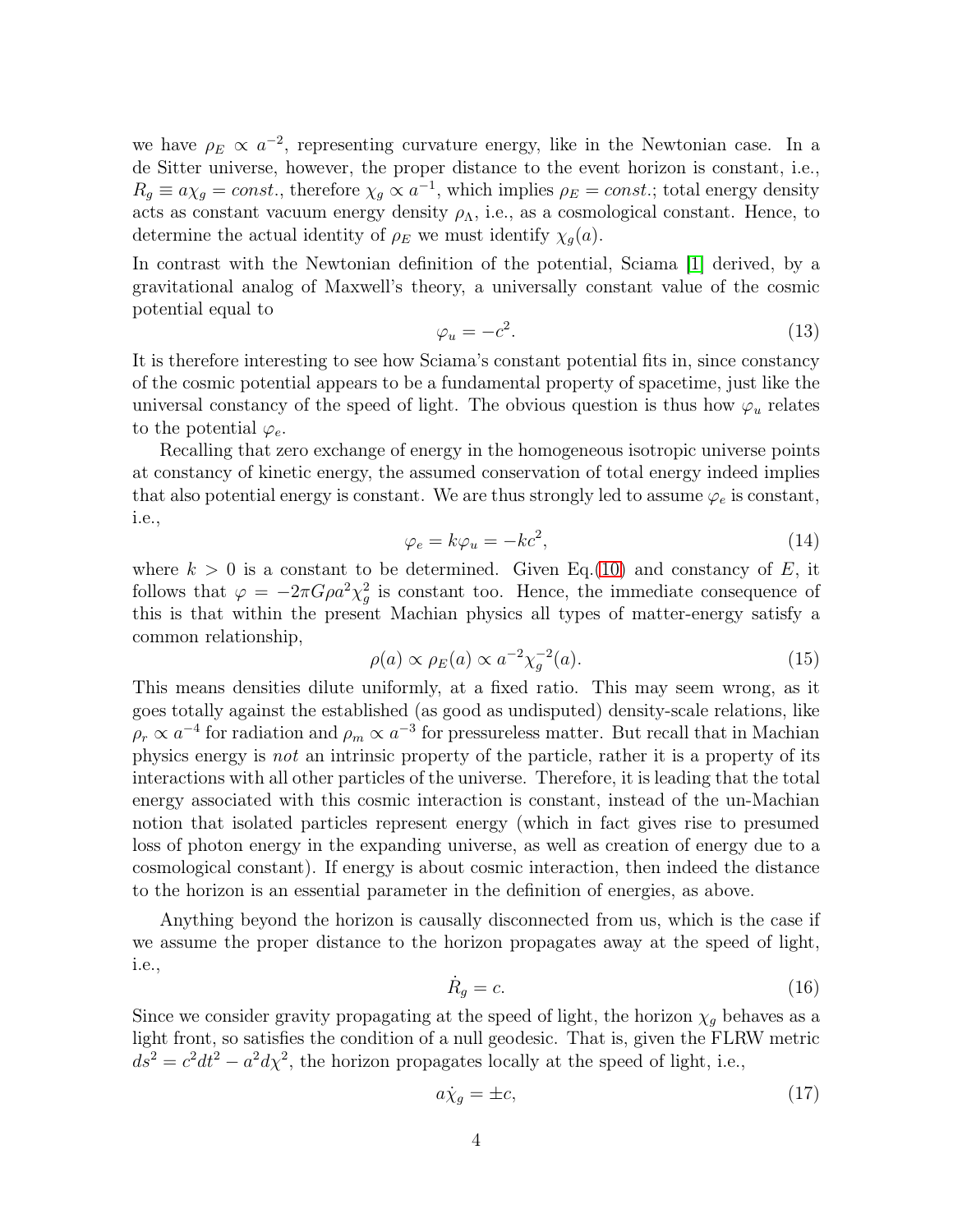where  $+c$  holds for a particle horizon, while  $-c$  applies to an event horizon. From the Machian energy equation [\(11\)](#page-2-3) and constancy of the extended potential, Eqs.[\(10](#page-2-2)[,14\)](#page-3-0), we obtain the recession velocity  $(> 0)$  of a galaxy at (and just crossing) the horizon

<span id="page-4-0"></span>
$$
\chi_g \dot{a} = \sqrt{\frac{4}{3}k} c. \tag{18}
$$

The sum of Eq.[\(17\)](#page-3-1) and Eq.[\(18\)](#page-4-0) is the speed of the proper distance to the horizon, i.e.,

<span id="page-4-1"></span>
$$
\dot{R}_g = \chi_g \dot{a} + a\dot{\chi}_g = \left(\sqrt{\frac{4}{3}k} \pm 1\right)c. \tag{19}
$$

then, given Eq.[\(16\)](#page-3-2), the only remaining choice of  $k > 0$  is

$$
k = 3,\t\t(20)
$$

while the sign of local speed of gravity must be negative. Thus recession velocity of galaxies at the horizon Eq.[\(18\)](#page-4-0) is twice the speed of light

<span id="page-4-2"></span>
$$
\chi_g \dot{a} = 2c,\tag{21}
$$

meaning that the horizon is at twice the Hubble distance. Since by Eq.[\(19\)](#page-4-1) the local speed of gravity must be negative to meet  $\dot{R}_g = c$ , i.e.,

<span id="page-4-3"></span>
$$
a\dot{\chi}_g = -c,\tag{22}
$$

we find that the horizon is an event horizon. This also follows from the solution of Eqs.[\(21,](#page-4-2)[22\)](#page-4-3), i.e.,

<span id="page-4-4"></span>
$$
\chi_g(a) = \chi_{go} a^q,\tag{23}
$$

where  $\chi_{go}$  is the present value of  $\chi_g$  and where q is the (constant) deceleration parameter. Substituting Eq.[\(23\)](#page-4-4) in Eq.[\(22\)](#page-4-3) and substituting Eq.[\(21\)](#page-4-2) gives  $-c = a\dot{\chi}_g = q\chi_g a = q2c$ , hence deceleration is constant and equals,

$$
q = -\frac{1}{2}.\tag{24}
$$

Therefore, the unique solution of  $\chi_g(a)$  is

<span id="page-4-5"></span>
$$
\chi_g(a) = a^{-\frac{1}{2}}.\tag{25}
$$

Note that  $\chi_q(0) = \infty$ , meaning that at Big Bang all matter was causally connected and due to that we can still see last images of sources which were once within the horizon (cf. Rindler [\[2\]](#page-5-3)), even though the horizon is at only twice the Hubble distance. Substitution of Eq. $(25)$  in Eq. $(15)$  yields, under the present Machian assumptions, the uniform identity of all types of matter-energy,

$$
\rho(a) \propto \rho_E(a) \propto a^{-1}.\tag{26}
$$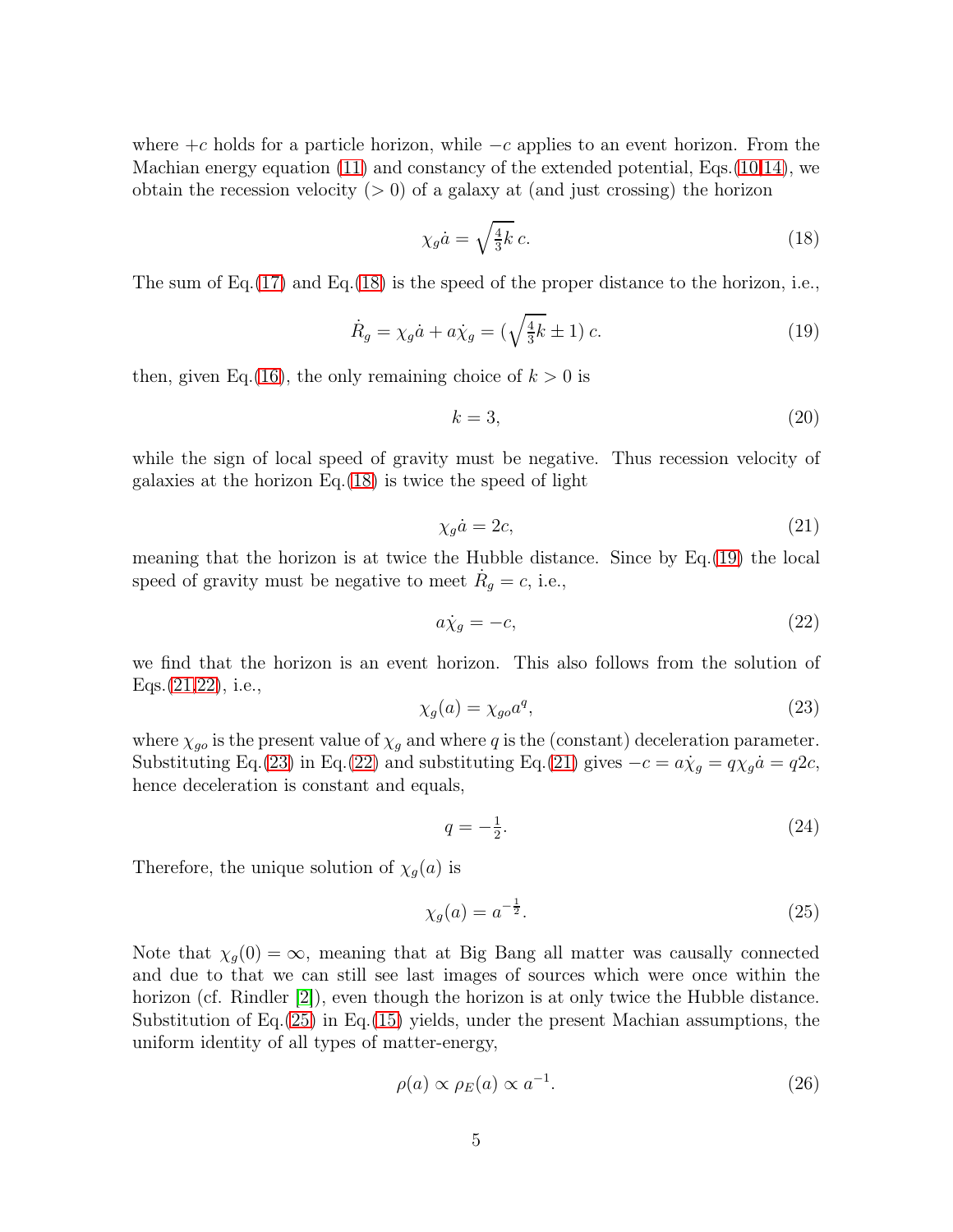The simple cosmological model associated with this uniform matter-energy is

<span id="page-5-5"></span>
$$
H^2 = H_o^2 a^{-1},\tag{27}
$$

where  $H = \dot{a}/a$  is the Hubble parameter and  $H_o$  its present value.

Thus we find that, subject to conservation of total Machian energy and constancy of Machian kinetic energy:

i) Machian matter-energy of all types dilutes uniformly as  $a^{-1}$ , thus gives rise to a constant accelerated expansion of the universe at  $q = -\frac{1}{2}$  $\frac{1}{2}$  from visible matter sources, i.e., without assuming dark mater or dark energy.

ii) In terms of the  $\Lambda$ CDM model  $q = -\frac{1}{2}$  means  $\Omega_m = \frac{1}{3}$  $rac{1}{3}$  and  $\Omega_{\Lambda} = \frac{2}{3}$  $\frac{2}{3}$ , in good agreement with present observations (Planck data [\[5\]](#page-5-4)). Nevertheless, the models deviate in the past and future because in the  $\Lambda$ CDM model q varies with the scale factor.

iii) Since  $k = 3$ , it follows that the extended potential  $\varphi_e = -3c^2$ . Therefore Sciama's potential  $\varphi_u$  coincides, not surprisingly, with the effective value of the extended potential, i.e.,

$$
\varphi_u = \varphi_{e,eff} = \frac{1}{3}\varphi_e = -c^2. \tag{28}
$$

iv) The present Machian model of Eq.[\(27\)](#page-5-5) has several favorable properties. Total energy is conserved. It provides an explanation of accelerated expansion without invoking dark matter or dark energy. For the Machian model Eq.[\(27\)](#page-5-5) it does not matter which fraction of the extended potential  $\varphi_e$  is due to dust (baryonic or dark), photons or possible other components, which appear totally interchangeable forms of energy. Furthermore, the model does not suffer from the so called "coincidence problem", i.e., the unlikely coincidence that  $\Omega_m \approx \Omega_{\Lambda}$  at present time (as it in fact predicts  $\Omega_{\Lambda} = 2\Omega_m$ always). Neither it needs an inflationary period to smooth out the universe after Big Bang (the "horizon problem"), since by Eq.[\(25\)](#page-4-5) all matter of the universe was causally connected at Big Bang. Last but not least, the model satisfies the Machian principle.

## <span id="page-5-2"></span>References

- <span id="page-5-3"></span>[1] D.W. Sciama. MNRAS, 113 , 34 (1953).
- <span id="page-5-1"></span>[2] W. Rindler, Relativity. (Oxford University Press 2006).
- [3] G. Berkeley (1721), De Motu. English translation by Arthur Aston Luce. (Nelson, London, 1951).
- <span id="page-5-0"></span>[4] E. Schroedinger. Die Erfüllbarkeit der Relativitätsforderung in der klassischen Mechanik. Annalen der Physik, 382, 325 (1925); For an English translation see: J. B. Barbour and H. Pfister, eds., Mach's Principle: From Newton's Bucket to Quantum Gravity. (Birkenhauser, Boston, 1995).
- <span id="page-5-4"></span>[5] P.A.R. Ade et al. (Planck Collaboration 2013 XVI), A&A (2015), [arXiv:1303.5076v](http://arxiv.org/abs/1303.5076)1.